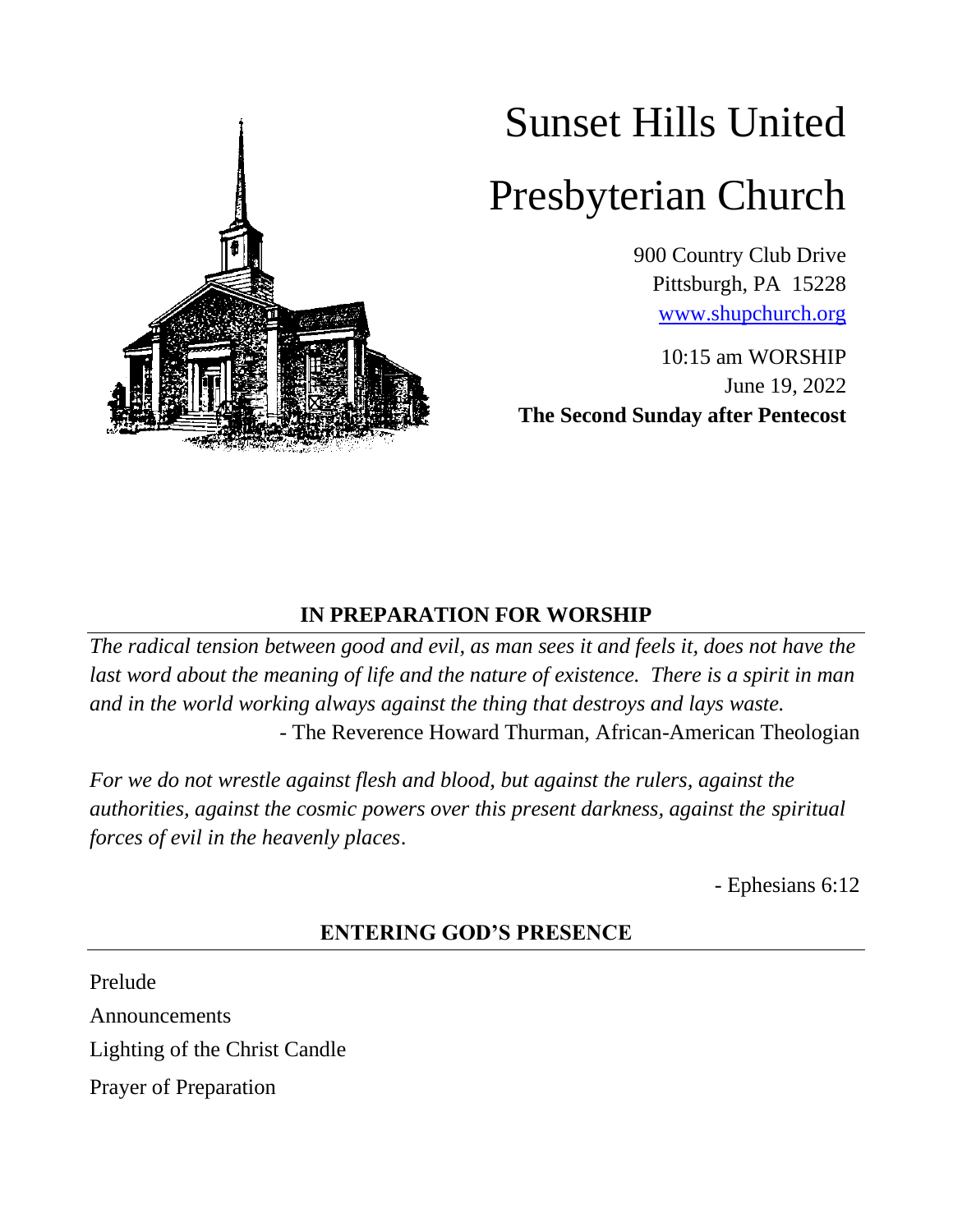Call to Worship (based on Galatians 3) Liturgist: Bev Knasko

Leader: There is no longer Jew or Greek,

**People: There is no longer slave nor free,**

Leader: There is no longer male and female, for all of you are one in Christ.

**People: We are children of God through faith.**

\*Hymn: *Guide Me, O Thou Great Jehovah* No. 281

\*Call to Confession

Trusting in the mercy of God, let us confess our brokenness to God and one another using the prayer of confession.

## \*Unison Prayer of Confession

**Merciful and gracious God, we walk in a way that is not good. We follow our own devices. We ignore your image in ourselves and in our neighbors. Do not turn away from us, O God, but hear our cry for blessing. Lead us out of the tombs we inhabit. Guide us into your light so that we may walk in your way.**

(Silent Confession)

\*Assurance of Pardon

Leader: You belong to Christ and heirs of the promise of freedom. In full assurance of justification by grace through faith, by the authority of God's beloved Son, I declare to you the absolute forgiveness of all your sins. In the name of the blessed Trinity, One God.

### **People: Amen.**

\*Response: *Gloria Patri* 

#### **Glory be to the Father, and to the Son and to the Holy Ghost; as it was in the beginning, is now, and ever shall be, world without end. Amen. Amen.**

\*The Passing of the Peace, American Sign Language

Speaker: Peace be with you.

**Respond: And also with you.**

Solo: *I Need to Be Still* B.J. Thomas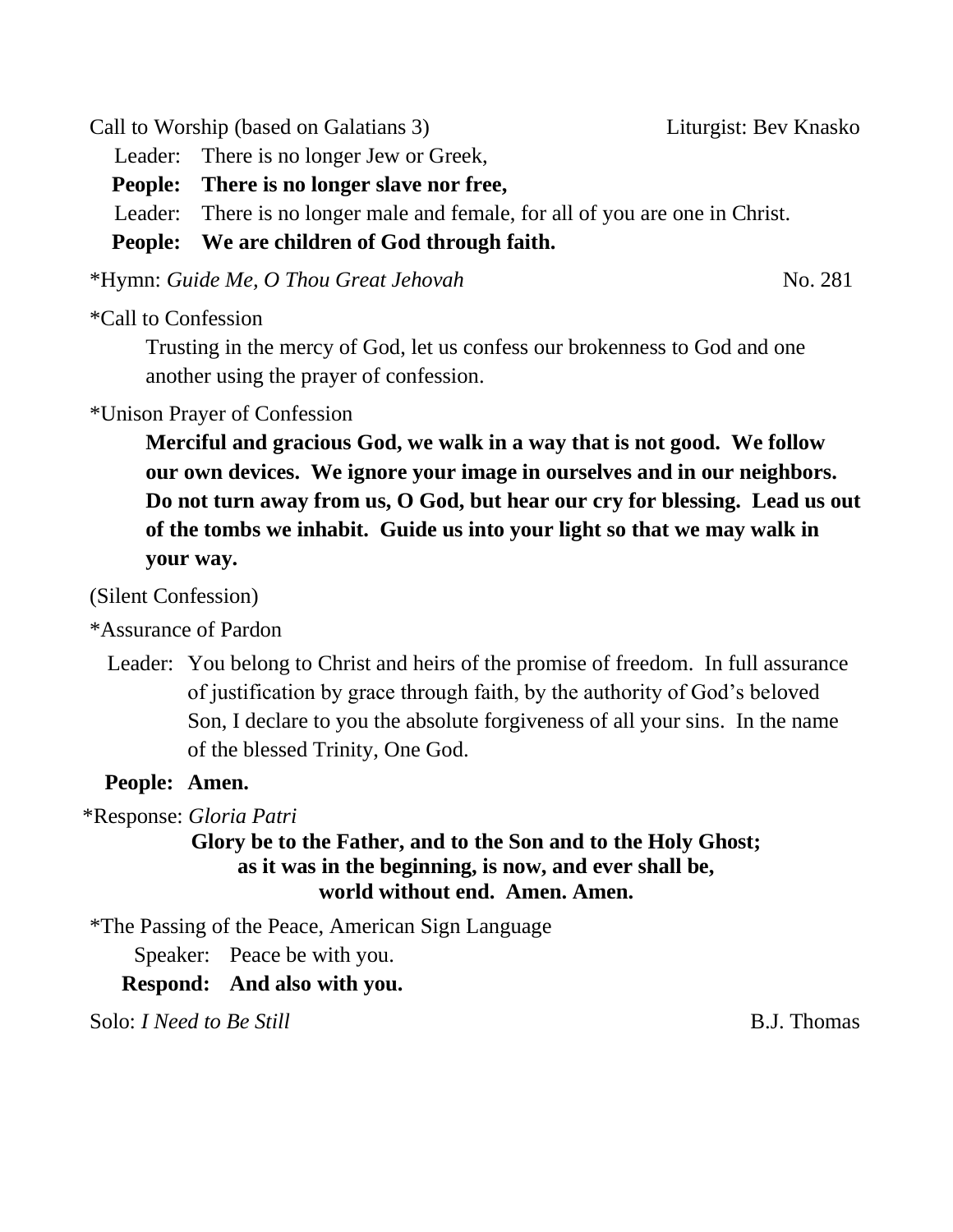#### Children's Message

#### Gospel Reading: Genesis Luke 8:26-39

**<sup>26</sup>** Then they arrived at the country of the Ger′asenes, which is opposite Galilee. <sup>27</sup> And as he stepped out on land, there met him a man from the city who had demons; for a long time he had worn no clothes, and he lived not in a house but among the tombs. **<sup>28</sup>** When he saw Jesus, he cried out and fell down before him, and said with a loud voice, "What have you to do with me, Jesus, Son of the Most High God? I beseech you, do not torment me." **<sup>29</sup>** For he had commanded the unclean spirit to come out of the man. (For many a time it had seized him; he was kept under guard, and bound with chains and fetters, but he broke the bonds and was driven by the demon into the desert.) **<sup>30</sup>** Jesus then asked him, "What is your name?" And he said, "Legion"; for many demons had entered him. **<sup>31</sup>** And they begged him not to command them to depart into the abyss. **<sup>32</sup>** Now a large herd of swine was feeding there on the hillside; and they begged him to let them enter these. So he gave them leave. **<sup>33</sup>** Then the demons came out of the man and entered the swine, and the herd rushed down the steep bank into the lake and were drowned.

**<sup>34</sup>** When the herdsmen saw what had happened, they fled, and told it in the city and in the country. **<sup>35</sup>** Then people went out to see what had happened, and they came to Jesus, and found the man from whom the demons had gone, sitting at the feet of Jesus, clothed and in his right mind; and they were afraid. **<sup>36</sup>** And those who had seen it told them how he who had been possessed with demons was healed. **<sup>37</sup>** Then all the people of the surrounding country of the Ger′asenes asked him to depart from them; for they were seized with great fear; so he got into the boat and returned. **<sup>38</sup>** The man from whom the demons had gone begged that he might be with him; but he sent him away, saying, **<sup>39</sup>** "Return to your home, and declare how much God has done for you." And he went away, proclaiming throughout the whole city how much Jesus had done for him.

#### New Testament Reading: Galatians 3:23-29

**<sup>23</sup>** Now before faith came, we were confined under the law, kept under restraint until faith should be revealed. **<sup>24</sup>** So that the law was our custodian until Christ came, that we might be justified by faith. <sup>25</sup> But now that faith has come, we are no longer under a custodian; **<sup>26</sup>** for in Christ Jesus you are all sons of God, through faith. **<sup>27</sup>** For as many of you as were baptized into Christ have put on Christ. **<sup>28</sup>** There is neither Jew nor Greek, there is neither slave nor free, there is neither male nor female; for you are all one in Christ Jesus. **<sup>29</sup>** And if you are Christ's, then you are Abraham's offspring, heirs according to promise.

Leader: The Word of the Lord!

#### **People: Thanks be to God.**

Sermon: *The Problem of Evil* Rev. Laura Strauss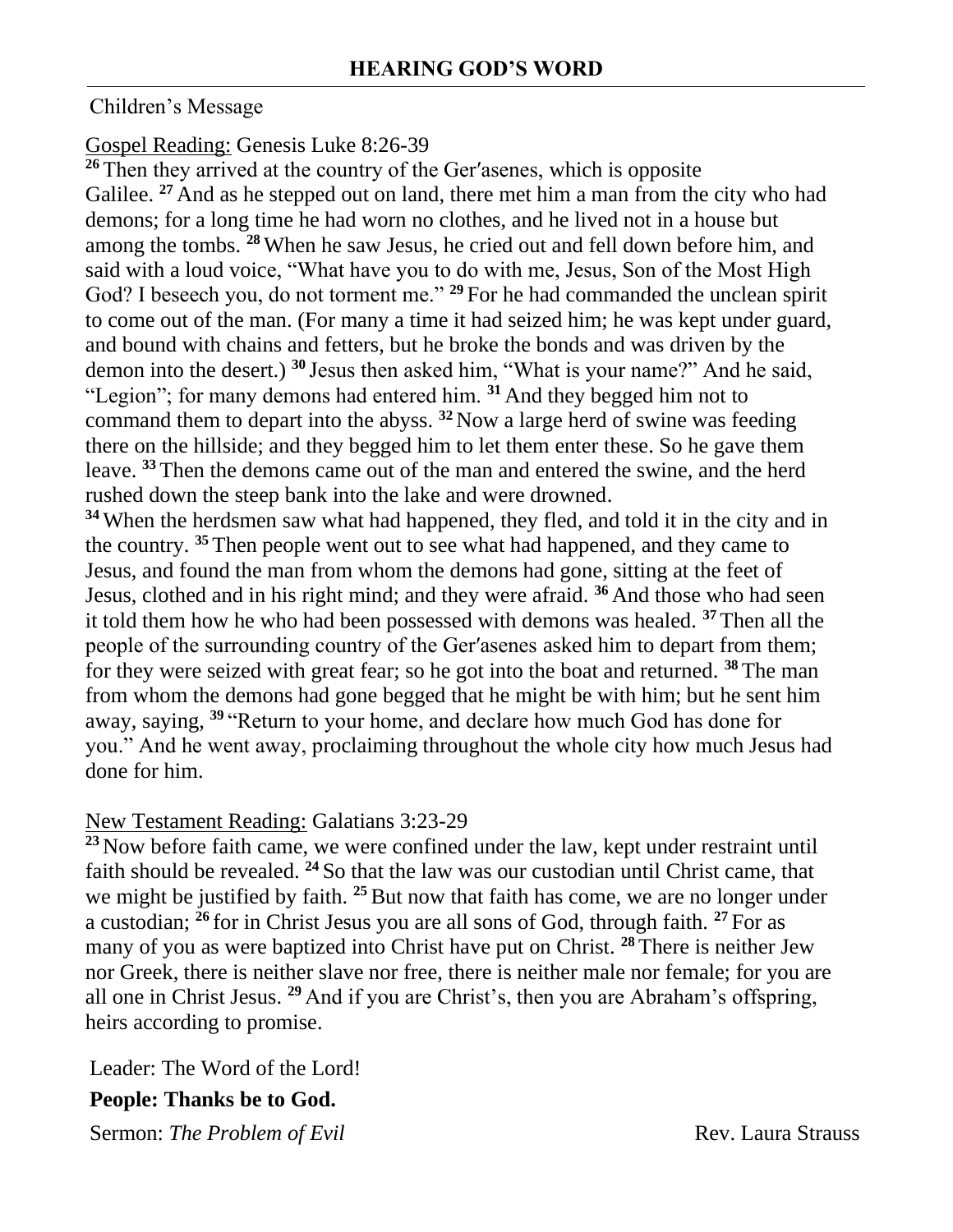Affirmation of Faith: The Apostle's Creed

**I believe in God the Father Almighty, Maker of heaven and earth, and in Jesus Christ his only Son our Lord; who was conceived by the Holy Ghost, born of the Virgin Mary, suffered under Pontius Pilate, was crucified, dead, and buried; he descended into hell; the third day he rose again from the dead; he ascended into heaven, and sitteth on the right hand of God the Father Almighty; from thence he shall come to judge the quick and the dead.**

**I believe in the Holy Ghost; the holy catholic church; the communion of saints; the forgiveness of sins; the resurrection of the body; and the life everlasting. Amen.**

Joys & Concerns

The Lord's Prayer

**Our Father who art in heaven, hallowed be thy name. Thy kingdom come, thy will be done, on earth as it is in heaven. Give us this day our daily bread; and forgive us our debts, as we forgive our debtors; and lead us not into temptation, but deliver us from evil. For thine is the kingdom and the power and the glory, forever. Amen.**

Presenting Gifts, Tithes and Offerings

Prayer of Dedication

\*Response: *Doxology* 

**Praise God, from Whom all blessings flow; Praise Him, all creatures here below; Praise Him above, ye heavenly host; Praise Father, Son and Holy Ghost. Amen.**

#### **DEPARTING TO SERVE**

Hymn: *A Mighty Fortress is Our God* No. 260

\*Benediction

**May the peace of the Lord Christ go with you: wherever he may send you: may he guide you through the wilderness: protect you through the storm: may he bring you home rejoicing: at the wonders he has shown you: may he bring you home rejoicing: once again into our doors.**

\*Response

\*Postlude

*\*If you are able to do so, please stand.*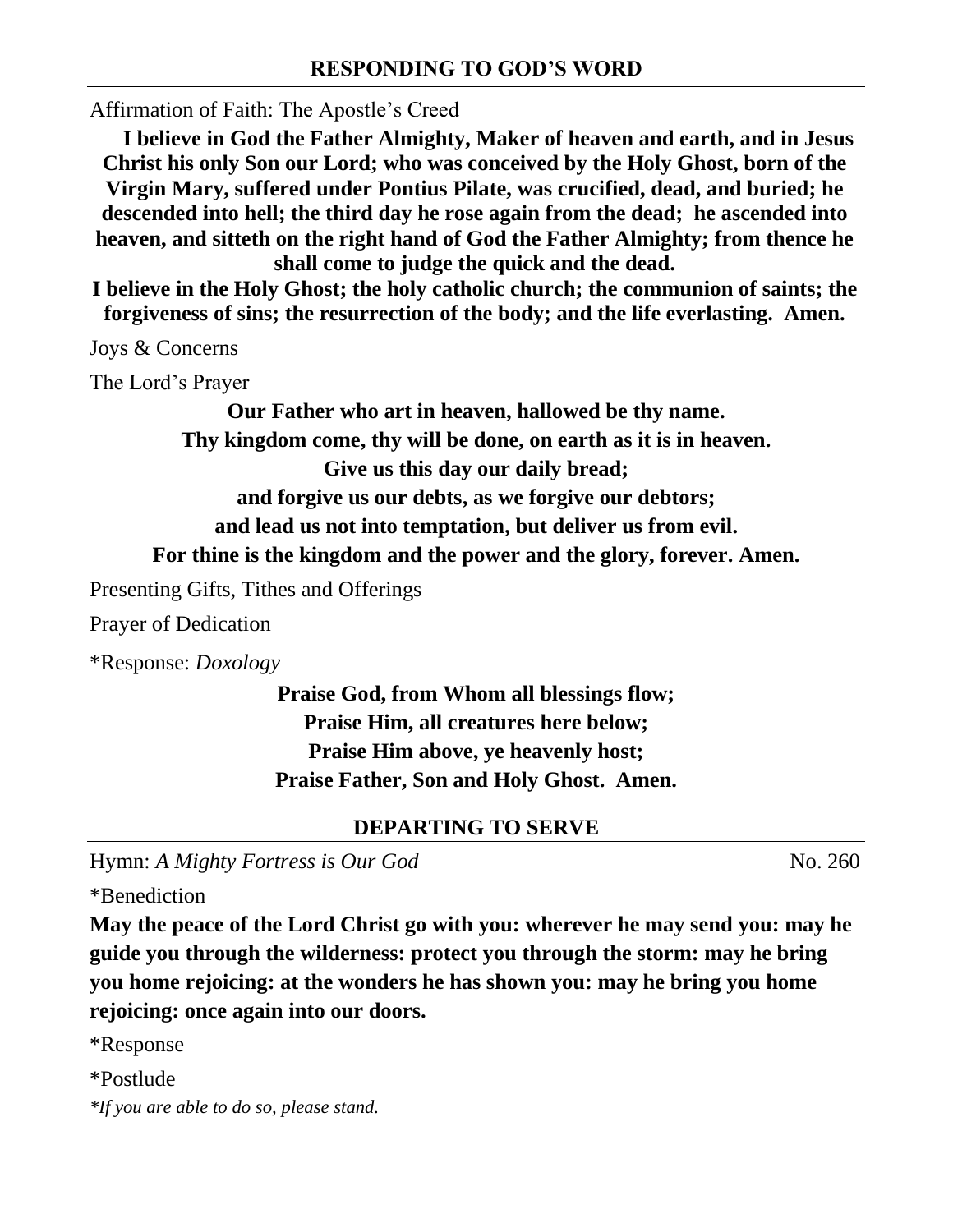**Happy Birthday** to Jane Huston (19<sup>th</sup>)!

**Happy Belated Anniversary** to Luke & Sarajane Obarsky (June 14<sup>th</sup>)!

**Happy Anniversary** to Bernie & Carol Berklich (22nd), Richard & Lynda Hoffman (22nd) and John & Pat Ellis  $(25<sup>th</sup>)!$ 

**The Chancel Flowers** were given today by Beth Romig in memory of loved ones.

**The Flower Delivery** will be made by Karen Heim and Maralee Williams.

**Our Greeters** today were Karen Heim and Maralee Williams.

**Deacon Food Drive Donations for June**: Pancake/Muffin Mix

*Special Items Needed for Refugees & Immigrants*: Dried Beans, Lentils, Rice, Flour, Cooking Oil, Sugar, Spices (Salt, Pepper, Garlic Powder, Chili Powder, Turmeric) & Disposable Diapers **Hospital visits** by Pastor Laura can be scheduled through the church office. If you or someone you know is having surgery or is in the hospital, please let us know so that Pastor Laura can be there to visit and pray with you and your loved ones.

## **PRAYER LIST**

**Prayer Circle -** Robert Shetler and Dottie Smith

**June -** Karen (friend of Pet Ellis), Lisa Ursitz, The family of Beth Menke Philburn (Laura Flaus' sister)

**May -** The family of Robert Taylor, Isla (Jessica McCulloch's daughter, Susan Pochek's granddaughter and Meg MacDougall's great-granddaughter), Barbara Howell (Carla Greenfield's sister), Evelyn Lape, The family of Norma Edwards (Debbie's mother), Beth (Laura Flaus' sister), Dee Borman

**Ongoing** - Nancy Brumfield, Eneless Frank, Mya Kelly, Joanna, Becca, our Mission Co-Workers: Rev. Mark Adams & Miriam Maldonado Escobar and their children; Cindy Anna Flor & Nathan who serve at the U.S.-Mexico Border, our sister church, Litchenza CCAP in Malawi, Africa, Pabatso Makhalanyane, Healthcare and all Essential Workers